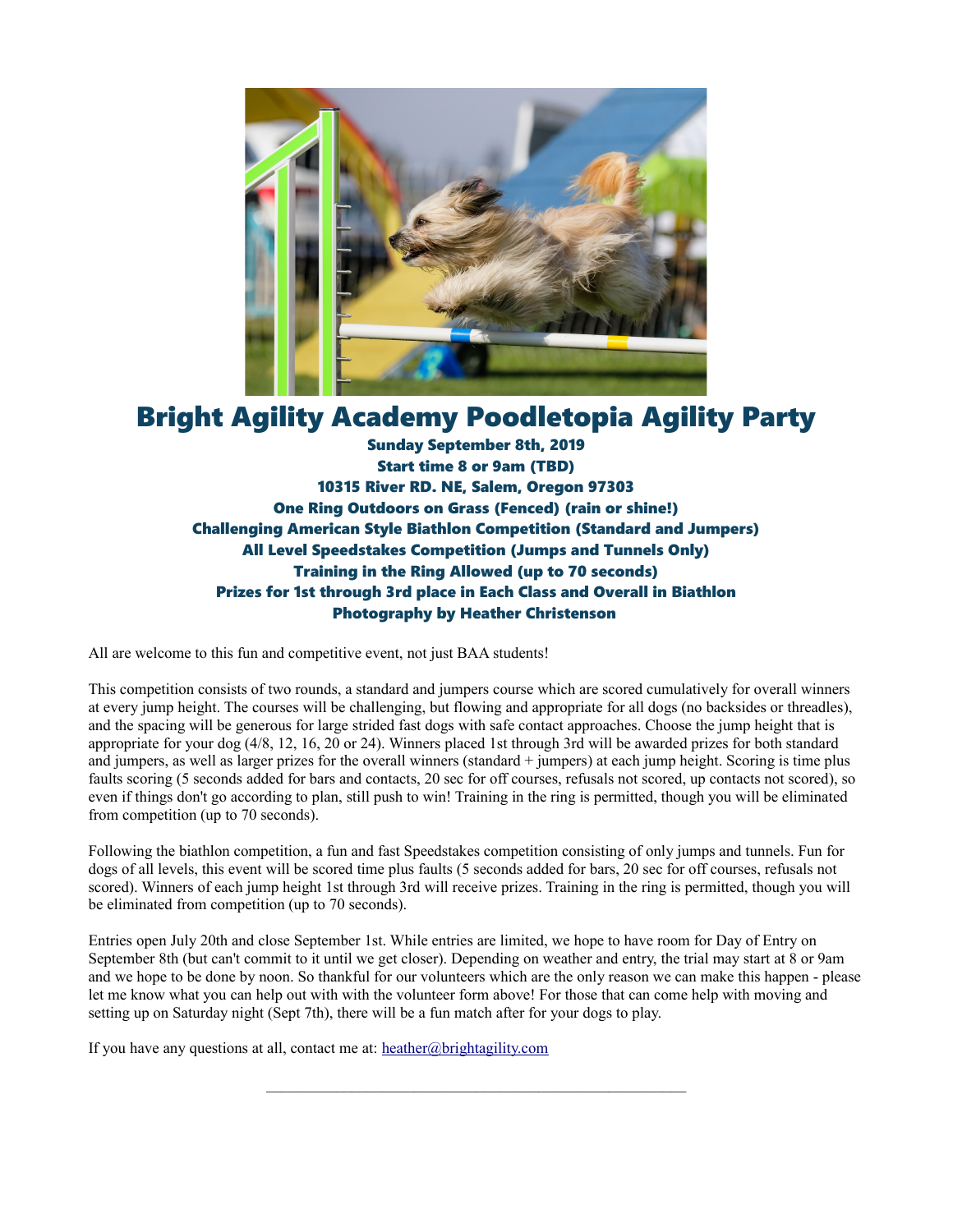### SUMMER AGILITY PARTY ENTRY FORM

\_\_\_\_\_\_ Biathlon Agility (\$12) (Dogs must compete in both standard and jumpers to be eligible for Overall Winner)

\_\_\_\_\_\_ Biathlon Jumpers (\$12) (Dogs must compete in both standard and jumpers to be eligible for Overall Winner)

\_\_\_\_\_\_ Speedstakes (\$12)

ENTER ME IN EVERYTHING, I WANT IT ALL! (\$30)

Send this entry, check made out to 'Heather Christenson' and signed liability waiver below to:

Heather Christenson 2152 A Street Hubbard, OR 97032

## CAN YOU HELP?

We need all the help we can get to make this event a success! All volunteers will be much appreciated and we will make sure you have ample time to warm up and cool down their dogs when working during the trial. Contact me if you think you can help with any of these important positions! Those that are able to come help with set up on Saturday, September 7th will get their own fun match after!

If you can fill a position (or two!), just circle what works for you and return with your entry, fill out the form on the website or email me at: [heather@brightagility.com](mailto:heather@brightagility.com)

| <b>·Parking Director</b>        | <b>Course Builders</b>            |
|---------------------------------|-----------------------------------|
| <b>Scoring (big and small?)</b> | ·Judge (small dogs)               |
| <b>·Timing</b>                  | ·Judge (big dogs)                 |
| <b>Gate (big)</b>               | ·Pool Inspector                   |
| <b>Gate (small)</b>             | <b>Day of Entries</b>             |
| <b>·Ring crew (big)</b>         | <b>·Awards/Ribbons/Prizes</b>     |
| <b>·Ring crew (small)</b>       | <b>·Trash Set Up and Disposal</b> |
| <b>Set Up</b>                   | <b>Shade Committee</b>            |
| <b>·Tear Down</b>               | <b>Snacks and Beverages</b>       |
| <b>•Fence Construction</b>      |                                   |